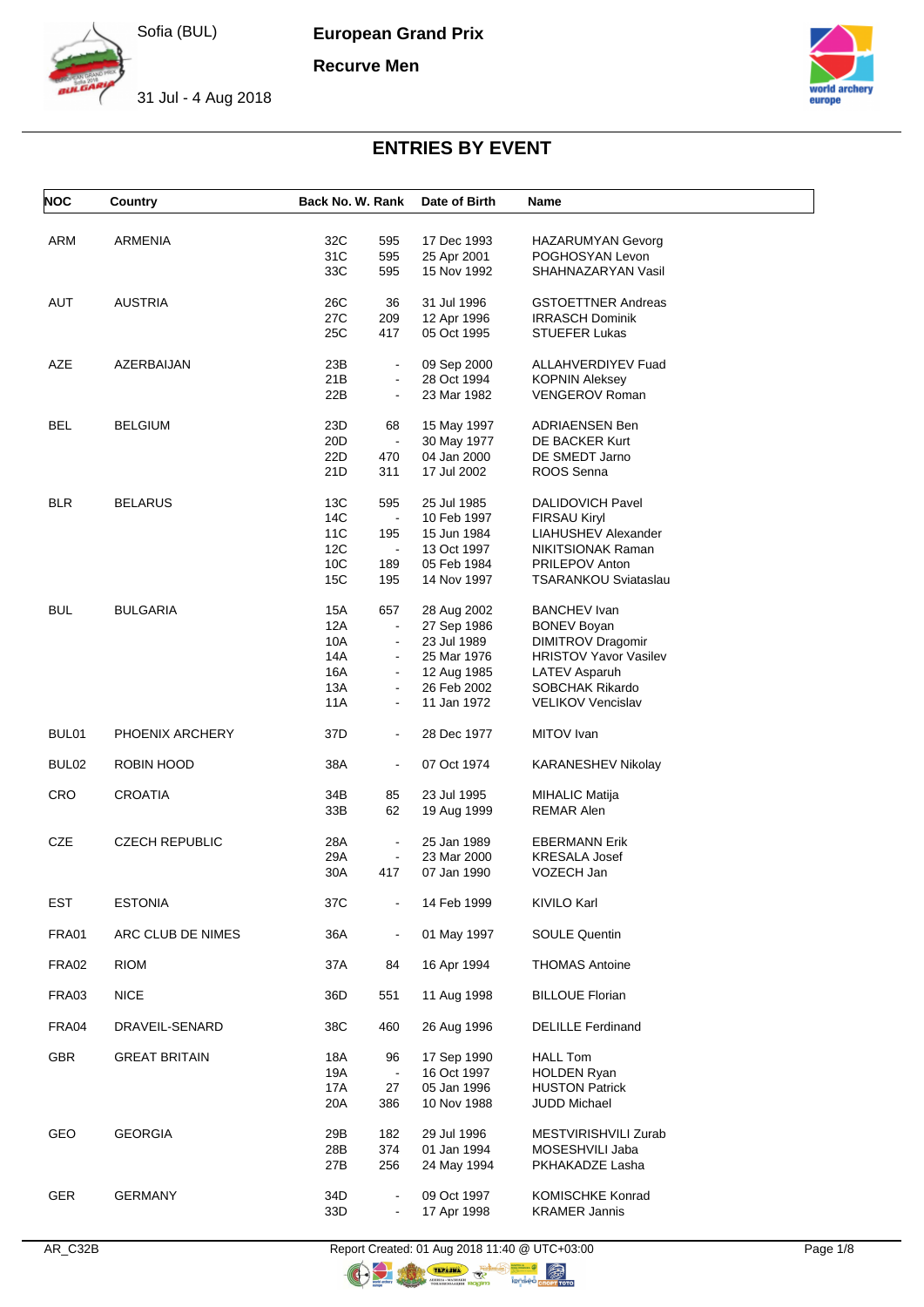**European Grand Prix**

**Recurve Men**



31 Jul - 4 Aug 2018



# **ENTRIES BY EVENT**

| <b>NOC</b>        | Country                | Back No. W. Rank |                | Date of Birth | Name                              |
|-------------------|------------------------|------------------|----------------|---------------|-----------------------------------|
|                   |                        |                  |                |               |                                   |
| GRE               | <b>GREECE</b>          | 17C              | $\blacksquare$ | 04 Jun 1979   | <b>ANASTASAKIS Dimitrios</b>      |
|                   |                        | 16C              | 374            | 13 Jul 1960   | <b>KALOGIANNIS Basileios</b>      |
|                   |                        | 20C              | 201            | 03 Jun 1986   | KARAGEORGIOU Alexandros           |
|                   |                        | 19C              |                | 17 Oct 1997   | <b>KATSAITIS Panagiotis</b>       |
|                   |                        | 18C              | $\blacksquare$ | 30 Jan 1971   | <b>MPELLOS Athanasios</b>         |
| GRE01             | <b>PANATHINAIKOS</b>   | 38B              | $\blacksquare$ | 30 May 2000   | <b>THEMELIS Panagiotis</b>        |
| GRE04             | <b>KASTOR</b>          | 35D              | $\blacksquare$ | 11 Feb 1975   | OIKONOMOU Athanassios             |
| ISL               | <b>ICELAND</b>         | 16D              | 497            | 09 Mar 1981   | <b>GISLASON Olafur</b>            |
|                   |                        | 19D              | 290            | 09 Nov 1982   | <b>GUDJONSSON Gudmundur Orn</b>   |
|                   |                        | 17D              | 657            | 08 Jan 1986   | HAFSTEINSSON Ragnar Thor          |
|                   |                        | 18D              | 497            | 29 Jan 1975   | <b>JONSSON Ingolfur Rafn</b>      |
| <b>ISR</b>        | <b>ISRAEL</b>          | 27D              | 500            | 01 Jan 1990   | <b>MATZKIN Guy</b>                |
|                   |                        | 29D              | $\blacksquare$ | 19 Jul 1967   | RAVID Adi                         |
|                   |                        | 28D              | 657            | 01 Sep 1998   | <b>SHANNY Itay</b>                |
| ITA               | <b>ITALY</b>           | 36C              | 102            | 04 Jun 1985   | <b>TONELLI Amedeo</b>             |
| JPN               | <b>JAPAN</b>           | 23A              | 123            | 26 Apr 1994   | <b>OONUKI Wataru</b>              |
|                   |                        | 22A              | 138            | 07 May 1995   | <b>SUGIO Tomoki</b>               |
|                   |                        | 21A              | 311            | 10 Oct 1987   | <b>TABATA Shungo</b>              |
|                   |                        |                  |                |               |                                   |
|                   |                        | 24A              | 266            | 05 Sep 1996   | YAMAMOTO Masaya                   |
| LAT               | LATVIA                 | 32D              | $\blacksquare$ | 11 Oct 1982   | <b>APSITIS Janis</b>              |
|                   |                        | 31D              | $\blacksquare$ | 02 Oct 2000   | <b>BLAZE Davis</b>                |
|                   |                        | 30 <sub>D</sub>  | $\blacksquare$ | 06 May 1962   | <b>LAPSINS Eduards</b>            |
| <b>LUX</b>        | LUXEMBOURG             | 25D              | 280            | 08 May 2000   | <b>KLEIN Joe</b>                  |
|                   |                        | 24D              | $\blacksquare$ | 14 Jul 1998   | <b>KLEIN Luca</b>                 |
|                   |                        | 26D              | 166            | 12 Sep 1996   | <b>KLEIN Pit</b>                  |
| <b>MDA</b>        | <b>MOLDOVA</b>         | 32B              | $\blacksquare$ | 05 Sep 2001   | <b>DINDA Stanislav</b>            |
|                   |                        | 30B              | 138            | 11 Nov 1996   | OLARU Dan                         |
|                   |                        | 31B              | 247            | 29 Mar 2001   | <b>TROSTEANETCHI Alexei</b>       |
| NED               | <b>NETHERLANDS</b>     | 33A              | 291            | 10 Dec 1999   | <b>BROEKSMA Gijs</b>              |
|                   |                        | 31 A             | $\blacksquare$ | 11 Aug 2001   | <b>VAES Damian</b>                |
|                   |                        | 32A              | $\blacksquare$ | 08 Nov 1999   | WILTHAGEN Jonah                   |
| NED01             | ARC ROTTERDAM          | 36B              | 305            | 05 Jan 1994   | JEURISSEN Damiaan                 |
|                   |                        |                  |                |               |                                   |
| <b>NOR</b>        | <b>NORWAY</b>          | 35A              | 133            | 26 May 1992   | <b>HAGEN Paul Andre</b>           |
|                   |                        | 34A              | $\blacksquare$ | 12 Jan 1999   | <b>HASTHI Sander Thorbjornsen</b> |
| NOR01             | SANDEFJORD BUESKYTTERE | 35B              |                | 02 Jan 2000   | <b>ROTH Sander</b>                |
| <b>PAR</b>        | PARAGUAY               | 34C              | 203            | 08 Jun 2001   | <b>BENÍTEZ Alejandro</b>          |
| POL               | <b>POLAND</b>          | 10B              | 657            | 14 May 1996   | <b>BANASZAK Jakub</b>             |
|                   |                        | 11B              | $\blacksquare$ | 22 Oct 1993   | <b>BUCKI Mateusz</b>              |
|                   |                        | 13B              | $\blacksquare$ | 01 May 1998   | <b>CZYZ Pawel</b>                 |
|                   |                        | 14B              | 232            | 03 Feb 2000   | <b>KASPROWSKI Oskar</b>           |
|                   |                        | 12B              | 252            | 29 Jul 1968   | NAPLOSZEK Slawomir                |
|                   |                        | 15B              | $\blacksquare$ | 28 Jul 2001   | NESCIOR Andrzej                   |
| POL <sub>01</sub> | <b>STELLA KIELCE</b>   | 37B              | 337            | 15 Jun 1973   | <b>BATOR Sebastian</b>            |
| <b>ROU</b>        | <b>ROMANIA</b>         | 30C              | 116            | 16 Jan 1994   | DANILA Andrei                     |
|                   |                        | 28C              | 169            | 01 Dec 1971   | <b>IEPURI</b> Ghenadi             |
|                   |                        | 29C              | 238            | 05 Jan 1991   | <b>MARCU Razvan</b>               |
|                   |                        |                  |                |               |                                   |

OF THE THE STATE OF THE STATE OF THE STATE OF THE STATE OF THE STATE OF THE STATE OF THE STATE OF THE STATE OF THE STATE OF THE STATE OF THE STATE OF THE STATE OF THE STATE OF THE STATE OF THE STATE OF THE STATE OF THE STA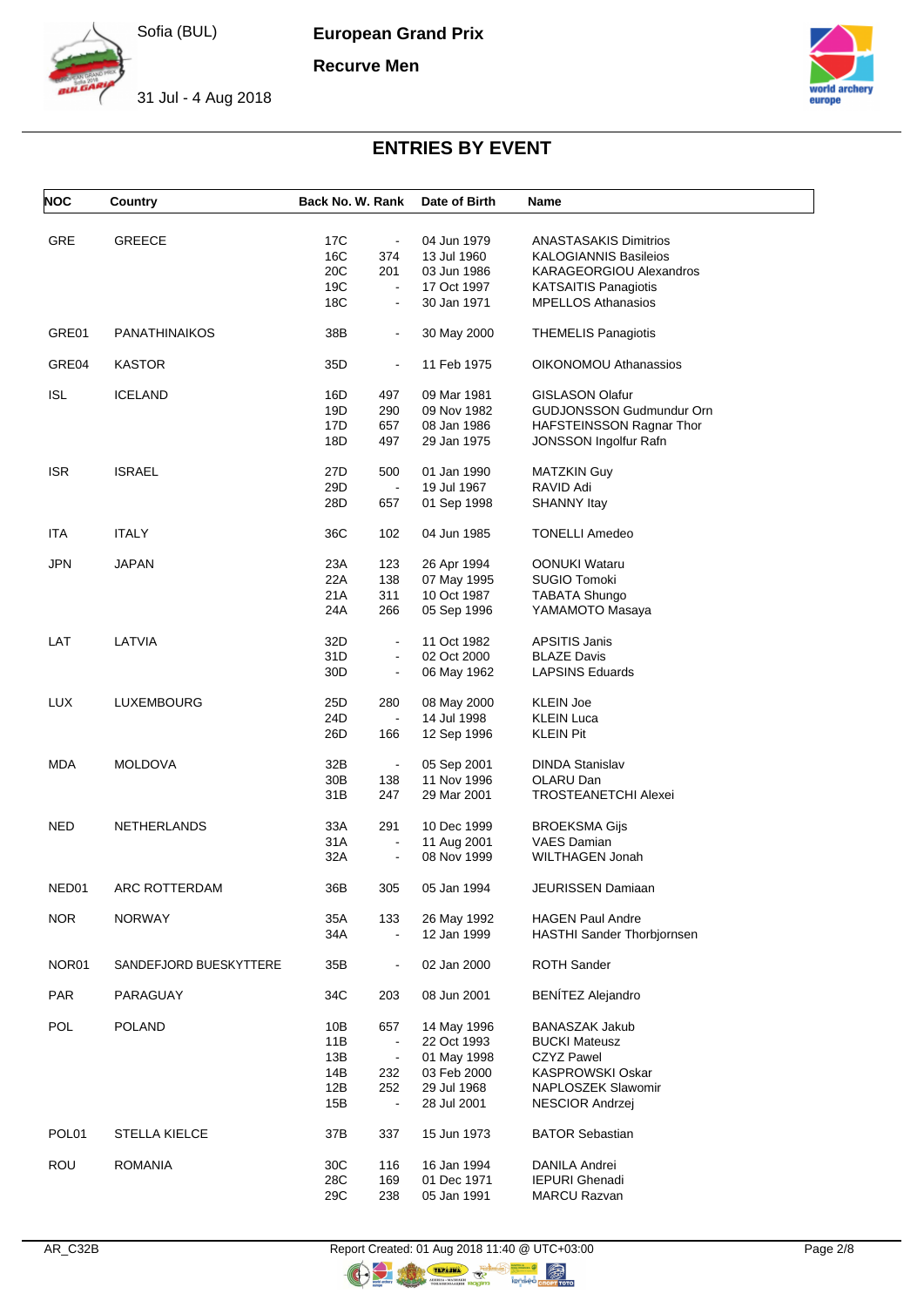**European Grand Prix**

**Recurve Men**



31 Jul - 4 Aug 2018



# **ENTRIES BY EVENT**

| <b>NOC</b> | Country         | Back No. W. Rank      | Date of Birth | <b>Name</b>                  |
|------------|-----------------|-----------------------|---------------|------------------------------|
|            |                 |                       |               |                              |
| <b>RUS</b> | <b>RUSSIA</b>   | 19B<br>$\blacksquare$ | 13 Jan 2001   | <b>BALZHINIMAEV Aldar</b>    |
|            |                 | 18B<br>$\blacksquare$ | 15 Jan 2001   | <b>CHEREMISKIN Stanislav</b> |
|            |                 | 20B<br>$\blacksquare$ | 24 May 2001   | DAMSHAEV Dambi               |
|            |                 | 17B<br>551            | 05 Jan 1997   | <b>KRIVOLAP Alexey</b>       |
|            |                 | 16B                   | 07 Feb 1996   | <b>TSYBIKZHAPOV Aldar</b>    |
| <b>SRB</b> | <b>SERBIA</b>   | 35C<br>162            | 18 Apr 1997   | <b>STEFANOVIC Nikola</b>     |
| <b>SUI</b> | SWITZERLAND     | 25B<br>۰              | 21 Aug 2000   | <b>CHOFFAT Valentin</b>      |
|            |                 | 186<br>24B            | 05 Oct 1997   | <b>FABER Florian</b>         |
|            |                 | 26B<br>374            | 01 Aug 1980   | <b>RUFER Thomas</b>          |
| <b>SVK</b> | <b>SLOVAKIA</b> | 26A<br>-              | 24 Jun 2000   | <b>FRANCU Ondrej</b>         |
|            |                 | 255<br>25A            | 14 Mar 1996   | HURBAN JR. Vladimir          |
|            |                 | 27A                   | 31 Mar 2000   | <b>SRDOS Viliam</b>          |
| <b>TUR</b> | <b>TURKEY</b>   | 22C<br>$\blacksquare$ | 21 Jul 2001   | AK Samet                     |
|            |                 | 24C<br>94             | 14 May 1991   | <b>BOZLAR Fatih</b>          |
|            |                 | 21C<br>97             | 24 Oct 2000   | <b>DAL Erdal Meric</b>       |
|            |                 | 23C<br>7              | 08 Jun 1999   | GAZOZ Mete                   |
| <b>UKR</b> | <b>UKRAINE</b>  | 115<br>12D            | 27 Aug 1988   | <b>HAVELKO Yuriy</b>         |
|            |                 | 11D<br>63             | 08 Nov 1992   | <b>HUNBIN Oleksii</b>        |
|            |                 | 13D<br>73             | 06 May 1992   | <b>IVANYTSKYY Heorhiy</b>    |
|            |                 | 130<br>15D            | 18 May 1979   | <b>IVASHKO Markiyan</b>      |
|            |                 | 163<br>14D            | 25 Jan 1995   | MAKAREVYCH Sergii            |
|            |                 | 10D<br>78             | 24 May 1981   | <b>RUBAN Viktor</b>          |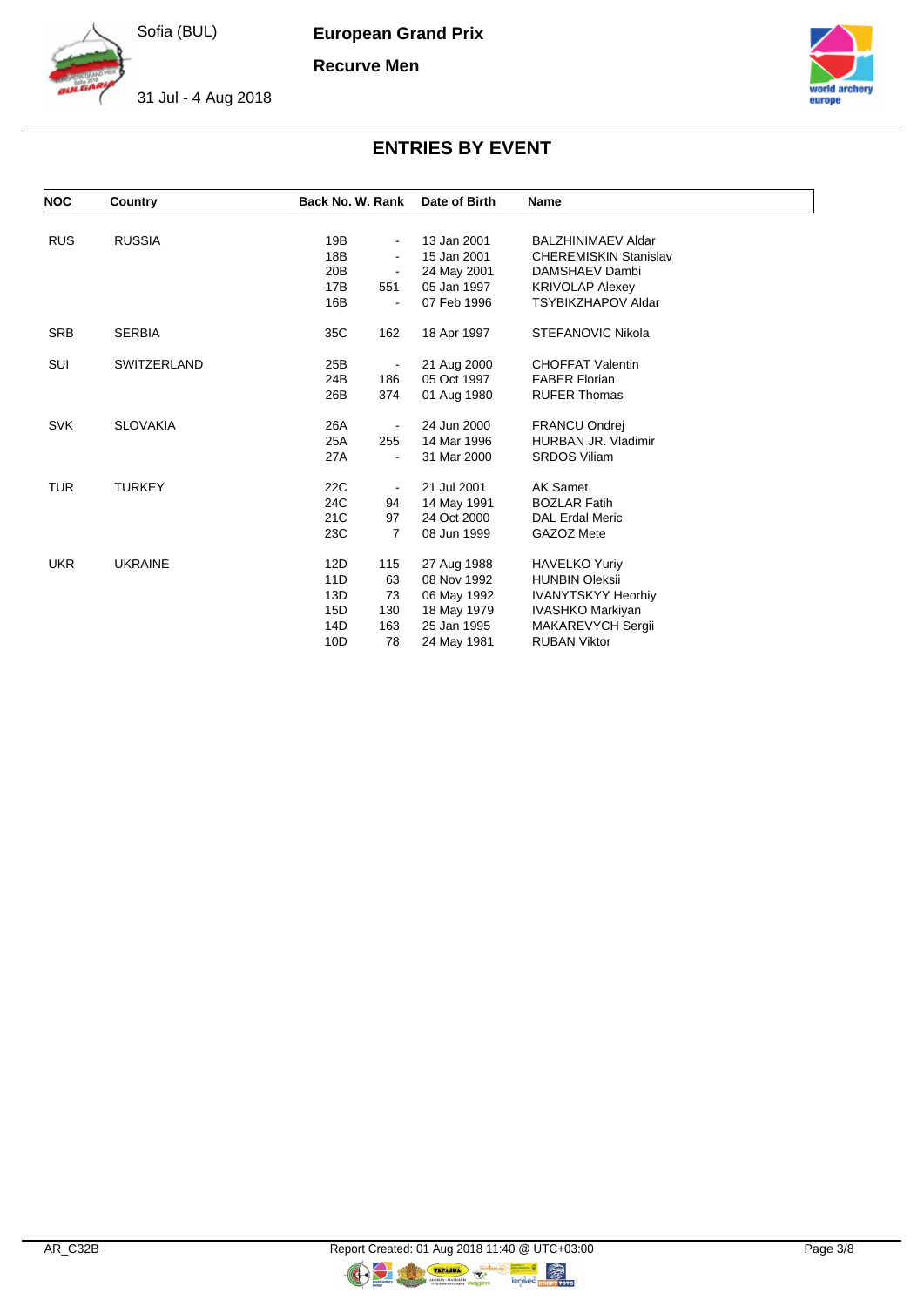**European Grand Prix**

**Recurve Women**



31 Jul - 4 Aug 2018



# **ENTRIES BY EVENT**

| <b>NOC</b>        | Country                  | Back No. W. Rank |                                  | Date of Birth              | Name                                          |
|-------------------|--------------------------|------------------|----------------------------------|----------------------------|-----------------------------------------------|
| <b>AUT</b>        | <b>AUSTRIA</b>           | 35A              | 145                              | 15 Feb 1971                | <b>RIESS Nina</b>                             |
|                   |                          |                  |                                  |                            |                                               |
| AZE               | AZERBAIJAN               | 23B              | 243                              | 02 May 2000                | GASIMOVA Ozay                                 |
|                   |                          | 26B              | 268                              | 18 Jan 1990                | RAMAZANOVA Yaylagul                           |
|                   |                          | 24B              | 396                              | 02 Feb 1987                | SIMONOVA Svetlana                             |
|                   |                          | 25B              | $\blacksquare$                   | 17 Sep 2002                | ZAMANOVA Nazrin                               |
| BEL               | <b>BELGIUM</b>           | 38C              | $\blacksquare$                   | 29 Mar 1988                | <b>KUSHNIRUK Olena</b>                        |
| <b>BLR</b>        | <b>BELARUS</b>           | 21B              | $\blacksquare$                   | 24 Jun 1995                | ATROSHCHANKA Yanina                           |
|                   |                          | 20B              | 206                              | 25 Aug 1994                | DZIOMINSKAYA Karyna                           |
|                   |                          | 19B              | 273                              | 18 Jul 2000                | KAZLOUSKAYA Karyna                            |
|                   |                          | 18B              | 171                              | 08 Jan 1978                | MARUSAVA Hanna                                |
|                   |                          | 22B              | $\blacksquare$                   | 25 Jan 1990                | <b>MYLCHENKO Nina</b>                         |
| <b>BUL</b>        |                          | 28B              |                                  | 24 Oct 1995                |                                               |
|                   | <b>BULGARIA</b>          | 29B              | $\blacksquare$<br>$\blacksquare$ |                            | DANAILOVA Dobromira<br><b>IVANOVA Teodora</b> |
|                   |                          | 27B              | $\blacksquare$                   | 05 Aug 2001<br>08 Aug 1994 | NAIDENOVA Marina                              |
|                   |                          |                  |                                  |                            |                                               |
| BUL <sub>02</sub> | ROBIN HOOD               | 34B              | $\blacksquare$                   | 15 Dec 1984                | VASILEVA Radka                                |
| <b>CRO</b>        | CROATIA                  | 36B              | 351                              | 12 Nov 2002                | <b>KOVACIC Tihana</b>                         |
| CZE               | <b>CZECH REPUBLIC</b>    | 36C              | $\blacksquare$                   | 12 May 2000                | <b>GRAPOVA Klara</b>                          |
| EST               | <b>ESTONIA</b>           | 20D              | $\blacksquare$                   | 10 Aug 2000                | LILIENTHAL Triinu                             |
|                   |                          | 18D              | 78                               | 01 Jun 1994                | <b>NURMSALU Laura</b>                         |
|                   |                          | 19D              | 87                               | 01 Dec 1993                | <b>PARNAT Reena</b>                           |
|                   |                          | 21D              | 217                              | 06 Mar 2000                | POLLUMAE Alexandra                            |
| EST01             | PARNU VIBUKLUBI MEELIS   | 38B              | $\blacksquare$                   | 28 Feb 1999                | <b>PEET Kristel</b>                           |
| EST <sub>02</sub> | <b>TURI VIBUKOOL</b>     | 35C              | 445                              | 04 Aug 1998                | <b>TETSMANN Maris</b>                         |
| <b>FIN</b>        | <b>FINLAND</b>           | 33C              | $\blacksquare$                   | 20 May 1982                | <b>BOTTINELLI Gajane</b>                      |
| FRA01             | ARC CLUB DE NIMES        | 38A              | $\blacksquare$                   | 12 Jun 1999                | ROYER Manon                                   |
| <b>GBR</b>        | <b>GREAT BRITAIN</b>     | 29D              | 351                              | 28 Nov 1994                | <b>DUNNIGHAN Kate</b>                         |
|                   |                          | 37A              | 334                              | 16 Jan 1996                | SAGOO Jaspreet Kaur Jessica                   |
| GBR01             | UNIVERSITY OF BIRMINGHAM | 35B              | 351                              | 20 Dec 1992                | <b>TIPPING Rebekah</b>                        |
| GBR02             | UNIVERSITY OF WARWICK    | 30D              |                                  | 21 Mar 1992                | <b>DAVIS Emma</b>                             |
| GBR03             | <b>CMO BOUMEN</b>        | 31D              | $\blacksquare$                   | 25 Oct 1982                | <b>LARKINS Yulia</b>                          |
| GEO               | <b>GEORGIA</b>           | 28A              | 36                               | 19 Mar 1985                | <b>ESEBUA Kristine</b>                        |
|                   |                          | 29A              | 27                               | 02 Feb 1974                | <b>NARIMANIDZE Khatuna</b>                    |
|                   |                          | 30A              | 106                              | 01 Jun 1996                | PHUTKARADZE Tsiko                             |
| <b>GRE</b>        | <b>GREECE</b>            | 35D              | $\blacksquare$                   | 19 Dec 1998                | ANASTASIADI Styliani-Antigoni                 |
| GRE01             | <b>PANATHINAIKOS</b>     | 32A              |                                  | 30 May 1972                | LIOUTA Stavroula                              |
|                   |                          | 33A              | $\blacksquare$                   | 11 Mar 1981                | SKARTSIARI Evgenia                            |
|                   |                          | 31A              | $\blacksquare$                   | 21 Apr 1978                | <b>TSIAKA Christiana</b>                      |
|                   |                          |                  |                                  |                            |                                               |
| GRE <sub>02</sub> | <b>TETRAPTERYLLIS</b>    | 34D              | $\blacksquare$                   | 07 Oct 1979                | <b>MARONITI Styliani</b>                      |
| <b>ISL</b>        | <b>ICELAND</b>           | 37B              | 188                              | 30 Jul 1980                | <b>DAXBOCK Astrid</b>                         |
| <b>ITA</b>        | <b>ITALY</b>             | 36D              | 132                              | 08 Aug 1988                | <b>SARTORI</b> Guendalina                     |

 $\circledR$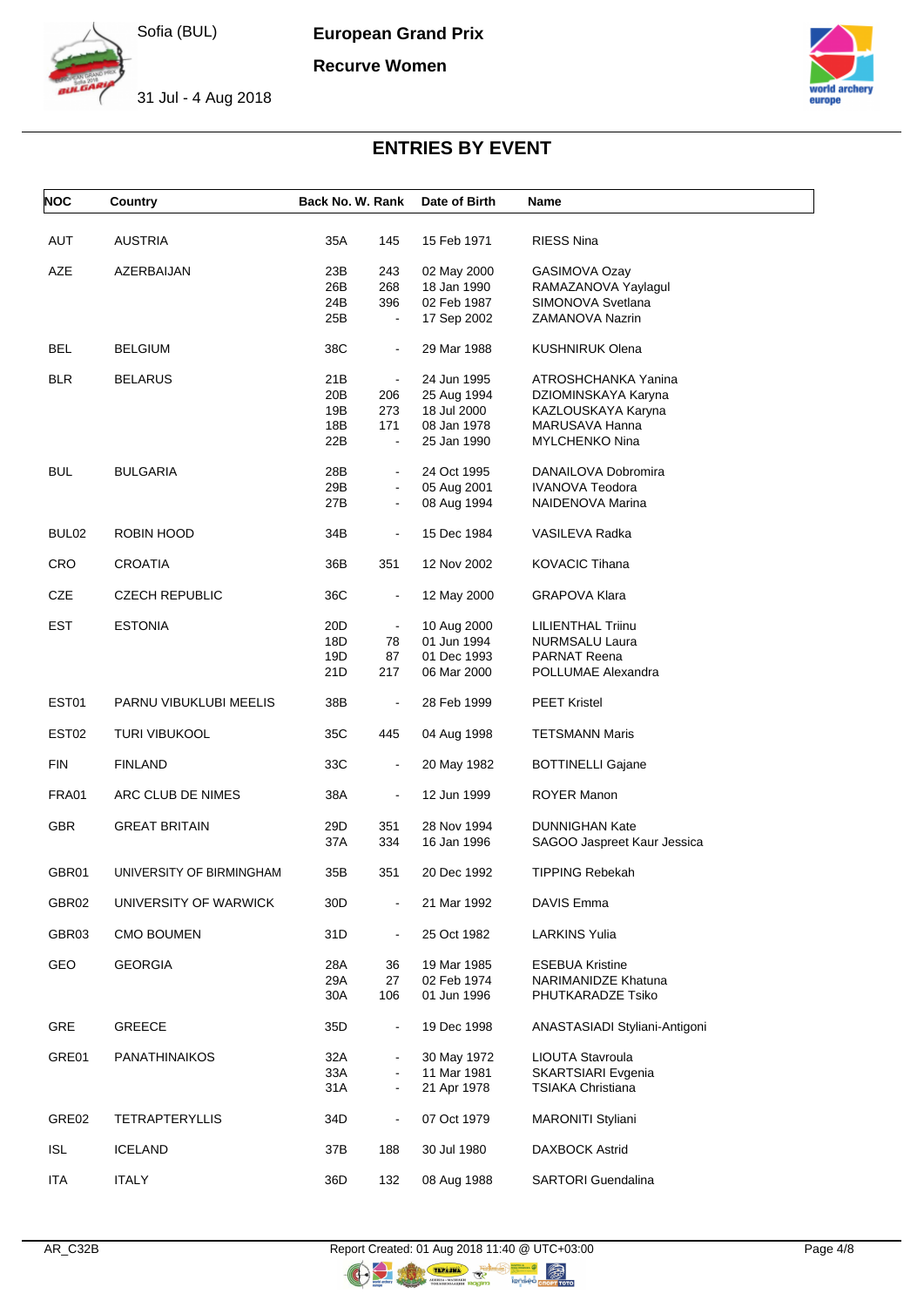**European Grand Prix**

**Recurve Women**



31 Jul - 4 Aug 2018



## **ENTRIES BY EVENT**

| <b>NOC</b> | Country                     | Back No. W. Rank |                | Date of Birth | Name                        |
|------------|-----------------------------|------------------|----------------|---------------|-----------------------------|
|            |                             |                  |                |               |                             |
| <b>JPN</b> | <b>JAPAN</b>                | 25D              | 31             | 24 Aug 1987   | HAYAKAWA Ren                |
|            |                             | 24D              | 94             | 02 Oct 1984   | HAYASHI Yuki                |
|            |                             | 22D              | 305            | 18 Feb 1995   | MATSUMOTO Ayane             |
|            |                             | 23D              | 215            | 09 Jul 1999   | OHASHI Tomoka               |
| LAT        | LATVIA                      | 32D              | 357            | 17 Sep 1992   | <b>KREICBERGA Anete</b>     |
|            |                             | 33D              | $\blacksquare$ | 17 Dec 1973   | MATVEJEVA Rimma             |
| MDA        | <b>MOLDOVA</b>              | 33B              | 197            | 08 Jan 2001   | <b>GATCO Milena</b>         |
| NED        |                             | 30C              | 45             | 18 Feb 1994   | <b>BAYARDO Gabriela</b>     |
|            | <b>NETHERLANDS</b>          |                  | 144            |               |                             |
|            |                             | 29C              |                | 01 Jul 1994   | <b>DEDEN Esther</b>         |
|            |                             | 28C              | 305            | 31 May 1992   | <b>VISSER Sietske</b>       |
| NED02      | DE ZWARTMIKKERS MIDDELBEERS | 37C              | 396            | 14 Jun 1993   | <b>VAN DIJCK Claire</b>     |
| NOR01      | SANDEFJORD BUESKYTTERE      | 34A              | $\blacksquare$ | 26 Oct 1993   | FEVANG MARZOUK Laila        |
| POL        | <b>POLAND</b>               | 20A              | 340            | 12 May 1992   | <b>BARAKONSKA Milena</b>    |
|            |                             | 18A              | 305            | 27 Sep 1996   | <b>FARASIEWICZ Karolina</b> |
|            |                             | 19A              | $\blacksquare$ | 02 Jan 1995   | <b>GORAL Malgorzata</b>     |
|            |                             | 21A              | 119            | 16 Feb 1987   | LIPIARSKA-PALKA Karina      |
|            |                             | 22A              | 179            | 26 May 1999   | NAPLOSZEK Kamila            |
|            |                             | 23A              | 289            | 17 Dec 1997   | SMIALKOWSKA Magdalena       |
| <b>ROU</b> | <b>ROMANIA</b>              | 28D              | 254            | 22 Jan 1988   | <b>BOROS Luminita</b>       |
|            |                             | 27D              | 499            |               | FECIORU Ilinca Andreea      |
|            |                             |                  |                | 19 Jul 2002   |                             |
|            |                             | 26D              | 445            | 11 Jun 2003   | <b>MIKLOS Beatrice</b>      |
| <b>RUS</b> | <b>RUSSIA</b>               | 24C              | $\blacksquare$ | 15 Aug 2002   | <b>BUDAZHAPOVA Tuiana</b>   |
|            |                             | 26C              | 273            | 08 Jun 1998   | <b>GOMBOEVA Svetlana</b>    |
|            |                             | 27C              | 499            | 30 Nov 2001   | KHARITONOVA Viktoria        |
|            |                             | 25C              | $\blacksquare$ | 04 Feb 2000   | ZOTOVA Maria                |
| SUI        | SWITZERLAND                 | 32B              | 146            | 02 Oct 1990   | DE GIULI Valentine          |
|            |                             | 31B              | 396            | 28 Nov 1998   | FUSEK Olga                  |
|            |                             | 30 <sub>B</sub>  | $\blacksquare$ | 13 Jul 2000   | PICHONNAZ Maxine            |
|            |                             |                  |                |               |                             |
| <b>SVK</b> | <b>SLOVAKIA</b>             | 31C              | $\blacksquare$ | 07 Sep 2001   | <b>BARANKOVA Denisa</b>     |
|            |                             | 32C              | 32             | 07 Feb 1994   | LONGOVA Alexandra           |
| <b>TUR</b> | <b>TURKEY</b>               | 25A              | 62             | 18 Mar 1994   | <b>AKTUNA Aybuke</b>        |
|            |                             | 26A              | 32             | 14 Oct 1998   | ANAGOZ Yasemin              |
|            |                             | 27 A             | 72             | 25 Aug 1999   | <b>COSKUN Gulnaz</b>        |
|            |                             | 24A              | $\blacksquare$ | 03 Dec 2003   | <b>SATIR Selin</b>          |
| <b>UKR</b> | <b>UKRAINE</b>              | 21C              | 206            | 02 Aug 1994   | KHOCHYNA Iryna              |
|            |                             | 19C              | 18             | 03 Apr 1993   | MARCHENKO Veronika          |
|            |                             | 20C              | 126            | 20 Nov 1992   | PAVLICHENKO Daria           |
|            |                             | 18C              | 49             | 09 Feb 1995   | PAVLOVA Anastasia           |
|            |                             | 23C              | 149            | 14 Mar 1994   | RODIONOVA Polina            |
|            |                             | 22C              | 149            | 16 Jul 1989   | SOKOLENKO Kateryna          |
|            |                             |                  |                |               |                             |

 $\circledR$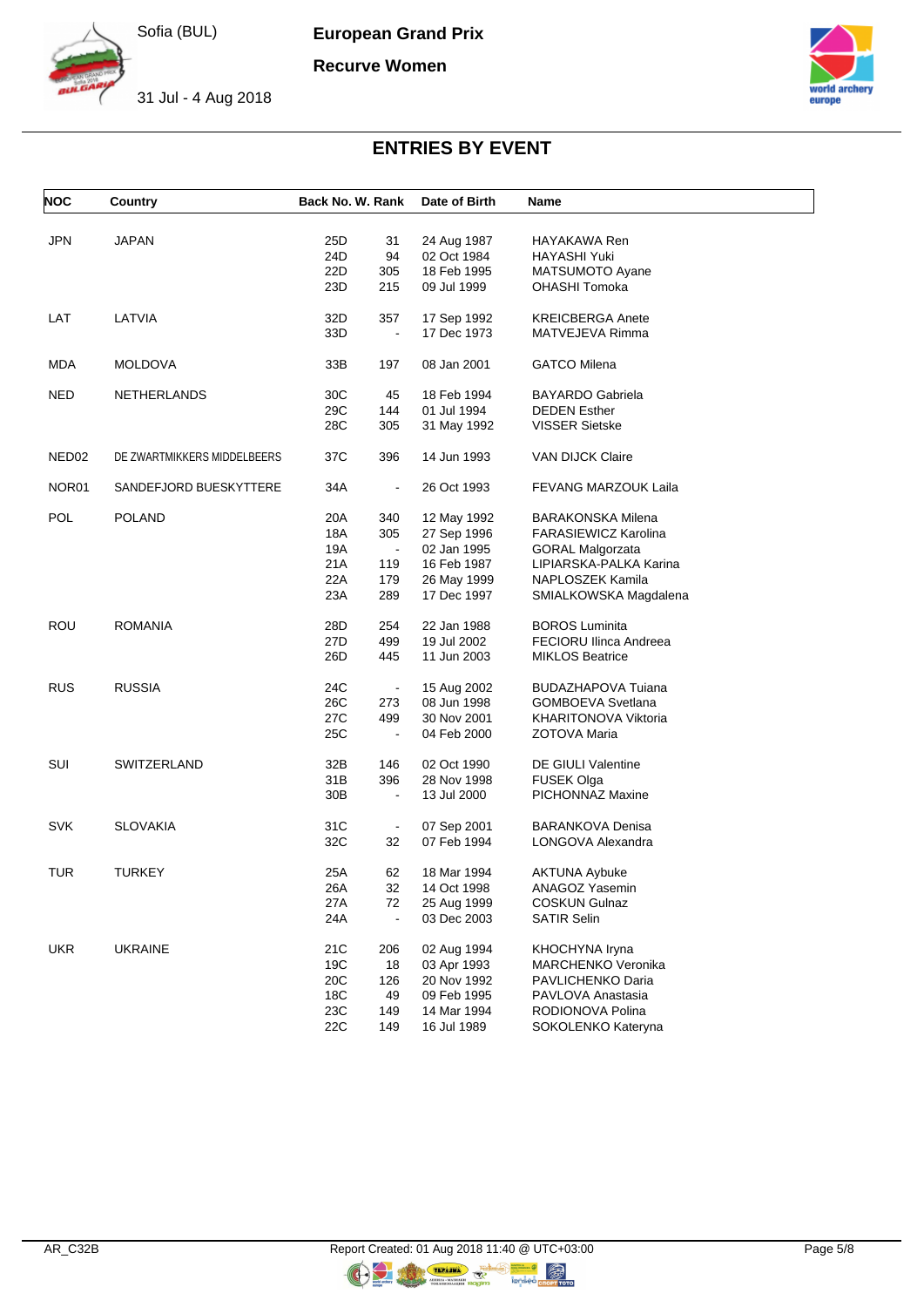**European Grand Prix**

**Compound Men**



31 Jul - 4 Aug 2018



### **ENTRIES BY EVENT**

| <b>NOC</b>        | Country                        | Back No. W. Rank |                | Date of Birth | Name                            |
|-------------------|--------------------------------|------------------|----------------|---------------|---------------------------------|
| AUT               | <b>AUSTRIA</b>                 | 12D              | 34             | 15 Mar 1997   | <b>WIENER Nico</b>              |
| <b>BEL</b>        | <b>BELGIUM</b>                 | 9D               | 184            | 24 Jul 1990   | <b>ACKX Enzo</b>                |
|                   |                                | 8D               | 345            | 21 Nov 1988   | <b>BUNTINX Tim</b>              |
|                   |                                | 7D               | 345            | 19 Jul 1998   | <b>POELMANS Niels</b>           |
| <b>BUL</b>        | <b>BULGARIA</b>                | 2Β               | $\blacksquare$ | 24 Feb 1988   | <b>BALDJIEV Zdravko</b>         |
|                   |                                | 3B               | $\blacksquare$ | 03 Jul 1977   | <b>BORISOV Milen</b>            |
|                   |                                | 4Β               | 362            | 11 Jun 1972   | PETROV Viktor                   |
|                   |                                | 1B               | $\blacksquare$ | 30 Jul 1965   | <b>VUCHKOV Dobromir</b>         |
| BUL <sub>03</sub> | <b>GABARIT</b>                 | 11B              | $\blacksquare$ | 23 Sep 1993   | <b>BOYADZHIEV Georgi</b>        |
|                   |                                | 10B              | $\blacksquare$ | 29 Jul 1988   | <b>GENOV Vasil</b>              |
| BUL04             | <b>DJAMBO</b>                  | 13C              | $\blacksquare$ | 16 Oct 2000   | DOBREV Daniel                   |
| BUL05             | HUNI                           | 14A              |                | 14 Feb 1963   | <b>AVDZHIEV Radostin</b>        |
| BUL06             | <b>BELITE AKULI</b>            | 12A              | $\blacksquare$ | 01 Aug 1971   | <b>GROZEV Danail</b>            |
|                   |                                | 11A              | $\blacksquare$ | 26 Apr 1975   | <b>HALACHEV Vladimir</b>        |
| <b>CYP</b>        | <b>CYPRUS</b>                  | 15A              | 225            | 02 Jun 1987   | <b>DIMITRIADIS Diomidis</b>     |
| CZE               | <b>CZECH REPUBLIC</b>          | 14D              | 168            | 26 Oct 1987   | <b>VANEK Martin</b>             |
| <b>EST</b>        | <b>ESTONIA</b>                 | 9Β               | $\blacksquare$ | 06 Apr 2000   | <b>AAS Artur</b>                |
|                   |                                | 8Β               | 376            | 05 Mar 2001   | <b>JAATMA Robin</b>             |
| <b>GRE</b>        | <b>GREECE</b>                  | 8A               | 311            | 11 Sep 1970   | <b>KOSTOPOULOS Athanasios</b>   |
|                   |                                | 10A              |                | 16 Jul 1996   | <b>KOUKOUZELIS Andreas</b>      |
|                   |                                | 9A               | 430            | 04 May 1973   | <b>KROAZIE Kyriakos</b>         |
| GRE01             | <b>PANATHINAIKOS</b>           | 13D              | $\blacksquare$ | 02 Apr 1981   | FOUNTZOULAS Georgios            |
| <b>ISL</b>        | <b>ICELAND</b>                 | 15B              | 156            | 09 Nov 1982   | <b>GUDJONSSON Gudmundur Orn</b> |
| <b>ISR</b>        | <b>ISRAEL</b>                  | 14C              | $\blacksquare$ | 26 Jun 1985   | <b>BEHAR Kfir</b>               |
| <b>ITA</b>        | <b>ITALY</b>                   | 5A               | $\blacksquare$ | 08 Jul 1999   | <b>BOGGIATTO Alex</b>           |
|                   |                                | 6A               | 376            | 03 Aug 1982   | LODETTI Alessandro              |
|                   |                                | 7A               | 90             | 03 Apr 1997   | <b>MIOR Viviano</b>             |
| LAT               | LATVIA                         | 14B              |                | 21 May 1994   | MELESKEVICS Sergej              |
| <b>LUX</b>        | LUXEMBOURG                     | 7В               | 225            | 14 Nov 1998   | <b>BEGA Timo</b>                |
|                   |                                | 5B               | $\blacksquare$ | 30 Apr 1986   | <b>HOCEVAR Arnaud</b>           |
|                   |                                | 6B               | 254            | 28 Jan 1984   | <b>SEYWERT Gilles</b>           |
| <b>NOR</b>        | <b>NORWAY</b>                  | 11D              | 45             | 02 Mar 1995   | <b>HAUGSETH Mads</b>            |
|                   |                                | 10D              | $\blacksquare$ | 10 Oct 2000   | <b>ISNES Trym</b>               |
| POL               | <b>POLAND</b>                  | 2D               | 362            | 07 Oct 1992   | <b>GOMOLISZEK Michal</b>        |
|                   |                                | 3D               | 54             | 24 Apr 1994   | PRZYBYLSKI Lukasz               |
|                   |                                | 1D               | 223            | 09 Feb 1999   | <b>SZELAG Filip</b>             |
| POL <sub>02</sub> | OSRODEK SPORTOW LUCZNICZYCH ST | 5C               | 461            | 01 Jan 1967   | <b>GORCZYCA Krzysztof</b>       |
|                   |                                | 6C               | 461            | 04 Apr 1970   | <b>TERLEGA Tomasz</b>           |
| <b>ROU</b>        | <b>ROMANIA</b>                 | 1A               | 89             | 11 Jun 1974   | <b>ACHILIE Ovidiu</b>           |
|                   |                                | 2A               | 137            | 25 Jan 1975   | <b>DUMITRASCU Gerard</b>        |
|                   |                                | 4A               | $\blacksquare$ | 05 May 1975   | <b>PUSCA Gigi</b>               |
|                   |                                | ЗΑ               | 154            | 06 Mar 1969   | <b>VLAD Marius</b>              |

 $\circledR$  $\bullet$ 

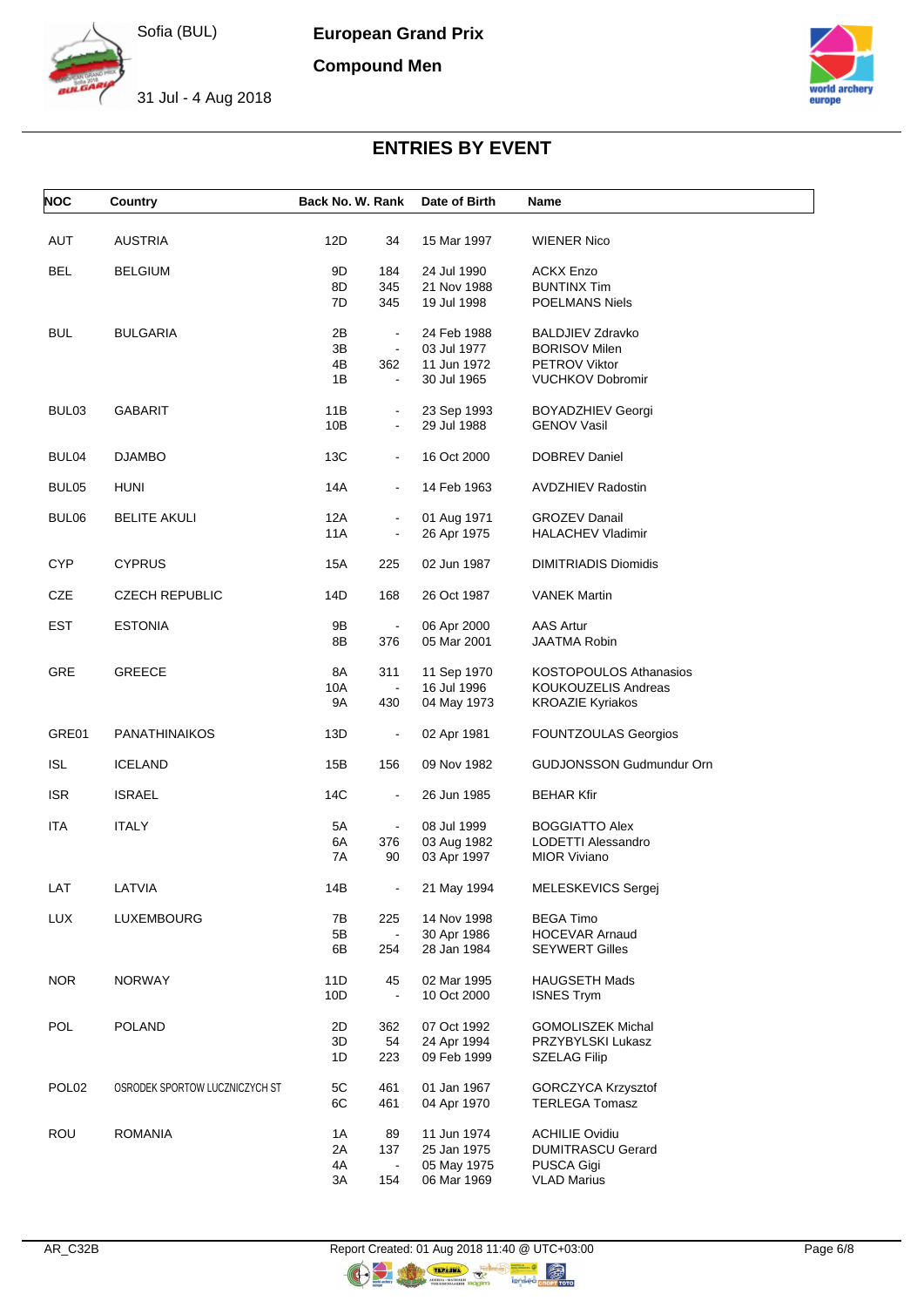**European Grand Prix**

**Compound Men**



31 Jul - 4 Aug 2018



### **ENTRIES BY EVENT**

| <b>NOC</b> | Country         | Back No. W. Rank               | Date of Birth | Name                    |  |
|------------|-----------------|--------------------------------|---------------|-------------------------|--|
| <b>RUS</b> | <b>RUSSIA</b>   | 1C<br>201                      | 08 Jun 1971   | <b>BASHKIREV Alexey</b> |  |
|            |                 | 3C<br>31                       | 16 Jun 1989   | DAMBAEV Alexander       |  |
|            |                 | 2C<br>$\blacksquare$           | 11 Apr 1997   | <b>KANISKIN Ivan</b>    |  |
|            |                 | 4C<br>$\blacksquare$           | 01 Jun 1990   | <b>SEGIN Denis</b>      |  |
| <b>SRB</b> | <b>SERBIA</b>   | 15C<br>223                     | 10 Feb 1995   | <b>ZIKIC Stefan</b>     |  |
| SUI        | SWITZERLAND     | 11C<br>150                     | 08 Mar 1991   | <b>BURRI Kevin</b>      |  |
|            |                 | 12C<br>192                     | 02 Apr 1980   | <b>HOFER Patrizio</b>   |  |
| <b>SVK</b> | <b>SLOVAKIA</b> | 13B<br>80                      | 14 May 1976   | <b>BOSANSKY Jozef</b>   |  |
|            |                 | 12B<br>123                     | 11 May 1978   | <b>BUZEK Vladimir</b>   |  |
| TUR        | <b>TURKEY</b>   | 8C<br>25                       | 14 Feb 1993   | <b>CAGIRAN Evren</b>    |  |
|            |                 | 10 <sup>C</sup><br>5           | 04 Nov 1990   | <b>ELMAAGACLI Demir</b> |  |
|            |                 | 9C<br>38                       | 28 Sep 1996   | YAKALI Samet Can        |  |
| <b>UKR</b> | <b>UKRAINE</b>  | 326<br>4D                      | 05 Sep 1996   | HOVIADOVSKYI Roman      |  |
|            |                 | 5D<br>$\overline{\phantom{a}}$ | 27 Nov 1977   | KOVAL Serhiy            |  |
|            |                 | 6D<br>376                      | 24 Apr 1994   | PIVEN Oleg              |  |

 $\bullet$